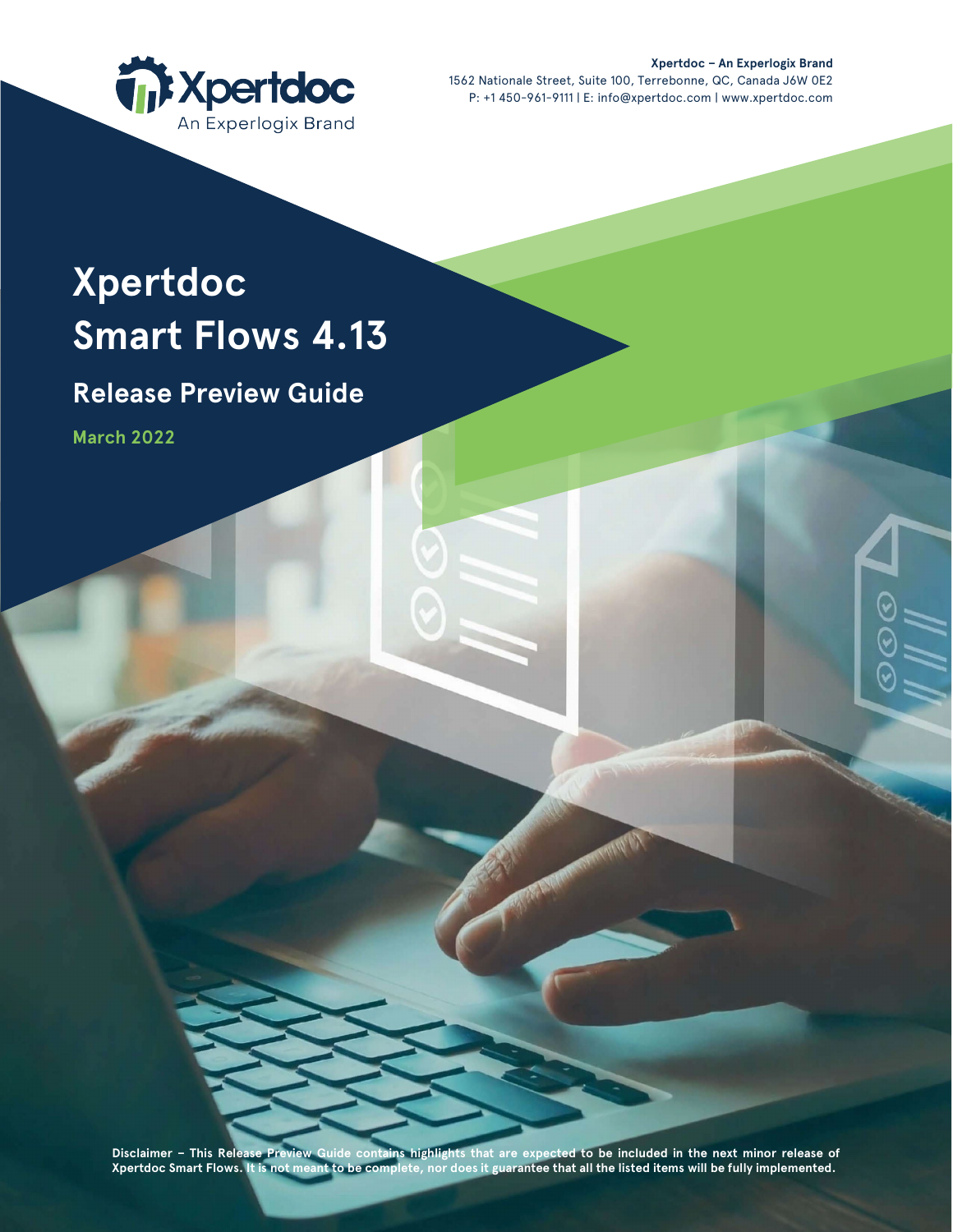# **Introduction**

The Xpertdoc Product Team is excited to announce the general availability of Xpertdoc Smart Flows 4.13 in March 2022. This Release Preview Guide walks you through the hero features this latest update adds to Xpertdoc's lowcode document generation and document automation software.

The 4.13 release of Xpertdoc Smart Flows deepens the integration of your document flow automation platform with the industry-leading electronic signature software of DocuSign. You can add DocuSign form fields in Xpertdoc Template Builder and capture the input from DocuSign envelope recipients for further processing in your document or data flows.

The DocuSign form field support addresses scenarios where there is a need for the recipient(s) of the envelope to provide additional information. For instance, think of an application form where the recipient verifies, completes, and signs off information. Or, in a sales context, imagine a quotation where your potential customer ticks boxes to add extras to your base offer before confirming a purchase on the dotted line. You could also generate a sales quote with alternative proposals and let your potential customer select which one to sign.

Another highlight in the 4.13 release of Xpertdoc Smart Flows is the capability to combine multiple log-in connectors on the same project. You can now connect your project to an instance of Microsoft Dynamics 365 CE and an instance of Salesforce.com simultaneously. This dual connection lets you sync users, build data sets and templates and start flows from both systems. With new integrations coming soon, this feature will help you leverage Xpertdoc Smart Flows to engage with stakeholders via a uniform process across all your record systems.

The Xpertdoc product and engineering teams' continuous investment in security has prevented exposure to log4j 2 related threats. We are also continuing our efforts to guarantee compatibility with the latest two releases of Microsoft Dynamics 365 CE and Sugar and the latest version of Salesforce.com.

Should you need support, please [reach out](https://support.xpertdoc.com/) to our team!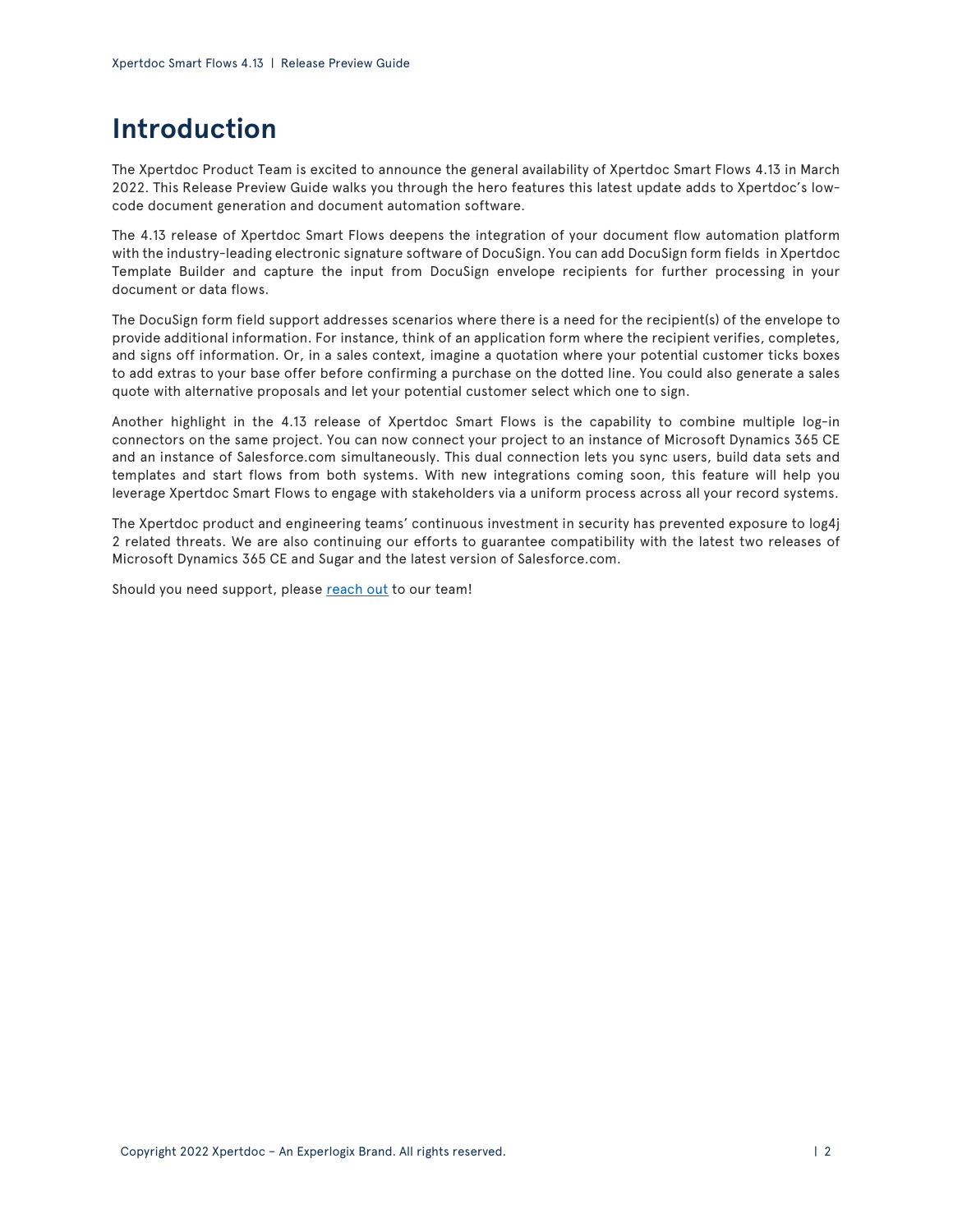# **Contents**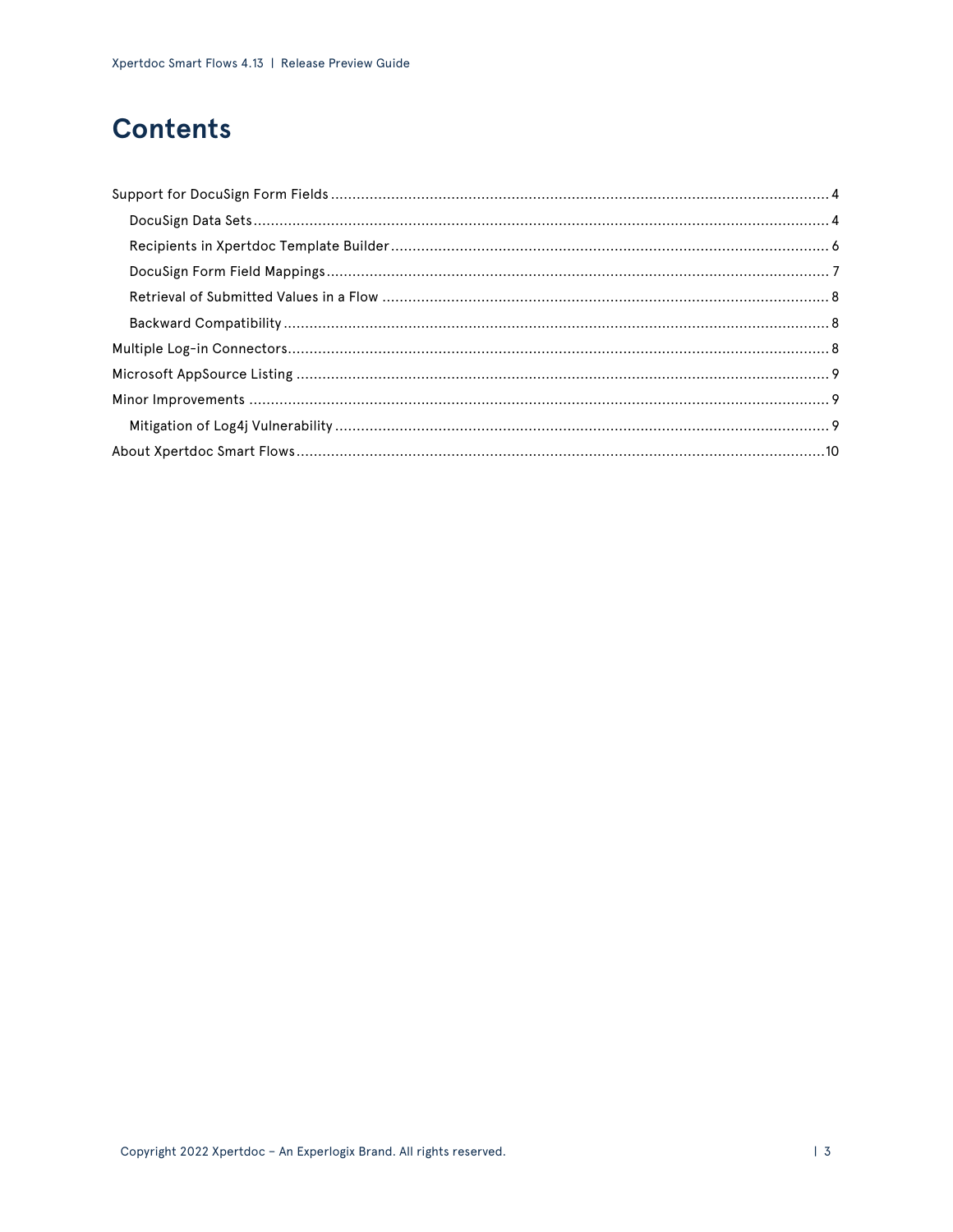# <span id="page-3-0"></span>**Support for DocuSign Form Fields**

A much-anticipated feature is the capability to include DocuSign form fields in Xpertdoc templates. In version 4.13 of Xpertdoc Smart Flows, you can extend your templates with all form fields DocuSign supports. You can create an interactive DocuSign form that one or more recipients can fill out during the e-signing ceremony.

| Enter date with format YYYY/MM/DD                                                                                                                                                                                                                                                                                                                                                                                                                                                                                                                                                                                                                   | <b>FINISH</b> | <b>OTHER ACTIONS T</b> |
|-----------------------------------------------------------------------------------------------------------------------------------------------------------------------------------------------------------------------------------------------------------------------------------------------------------------------------------------------------------------------------------------------------------------------------------------------------------------------------------------------------------------------------------------------------------------------------------------------------------------------------------------------------|---------------|------------------------|
|                                                                                                                                                                                                                                                                                                                                                                                                                                                                                                                                                                                                                                                     |               |                        |
| About You<br>We would like to know a few things about you.<br>Your name<br>Alex Simmons<br>Your email address<br>student.xpl.20220308@gmail.com<br>Your university<br>MyUniversity.com<br>Internship start date<br><b>AAAAIAFIAL</b><br>Required - Date - The date you would like<br>to terminate your internship with us<br><b>NEXT</b><br>$\leftarrow$<br>June 2022<br>te to work in.<br>Su Mo Tu We Th Fr Sa<br>$1 \t2 \t3 \t4$<br>would love to work for us during your internship.<br>7 8 9 10 11<br>$5 \quad 6$<br>12  13  14  15  16  17  18<br>19 20 21 22 23 24 25<br>26 27 28 29 30<br>Certificate of Good Conduct<br>↓<br>Q)<br>Optional |               |                        |
| DocuSign<br>(D) Change Language - English (US) ▼   Terms Of Use & Privacy ▼   Copyright © 2022 DocuSign Inc.   V2R                                                                                                                                                                                                                                                                                                                                                                                                                                                                                                                                  |               |                        |

*Figure 1 Example form created using DocuSign fields*

### <span id="page-3-1"></span>**DocuSign Data Sets**

To insert DocuSign form fields in your Xpertdoc Template Builder templates, you first need a DocuSign connector in your Xpertdoc Smart Flows project. Once you have that in place, you will be able to create data sets of the type DocuSign. This new data set allows you to make DocuSign form fields available in your Xpertdoc Template Builder templates. Only one DocuSign data set can be associated with a template in the initial implementation of the feature.

| Create data set                                                                                                                                              |                         |
|--------------------------------------------------------------------------------------------------------------------------------------------------------------|-------------------------|
| Select a data set type. Edit standard and custom data sets with the data<br>set builder. Upload an XML Schema Definition (XSD) file for schema data<br>sets. |                         |
| Name *                                                                                                                                                       |                         |
| DocuSign Form Data                                                                                                                                           |                         |
| Description                                                                                                                                                  |                         |
|                                                                                                                                                              | h                       |
| Type                                                                                                                                                         | H                       |
| DocuSign<br>Ь÷                                                                                                                                               |                         |
|                                                                                                                                                              | Cancel<br><b>Create</b> |

*Figure 2 Creating a DocuSign data set*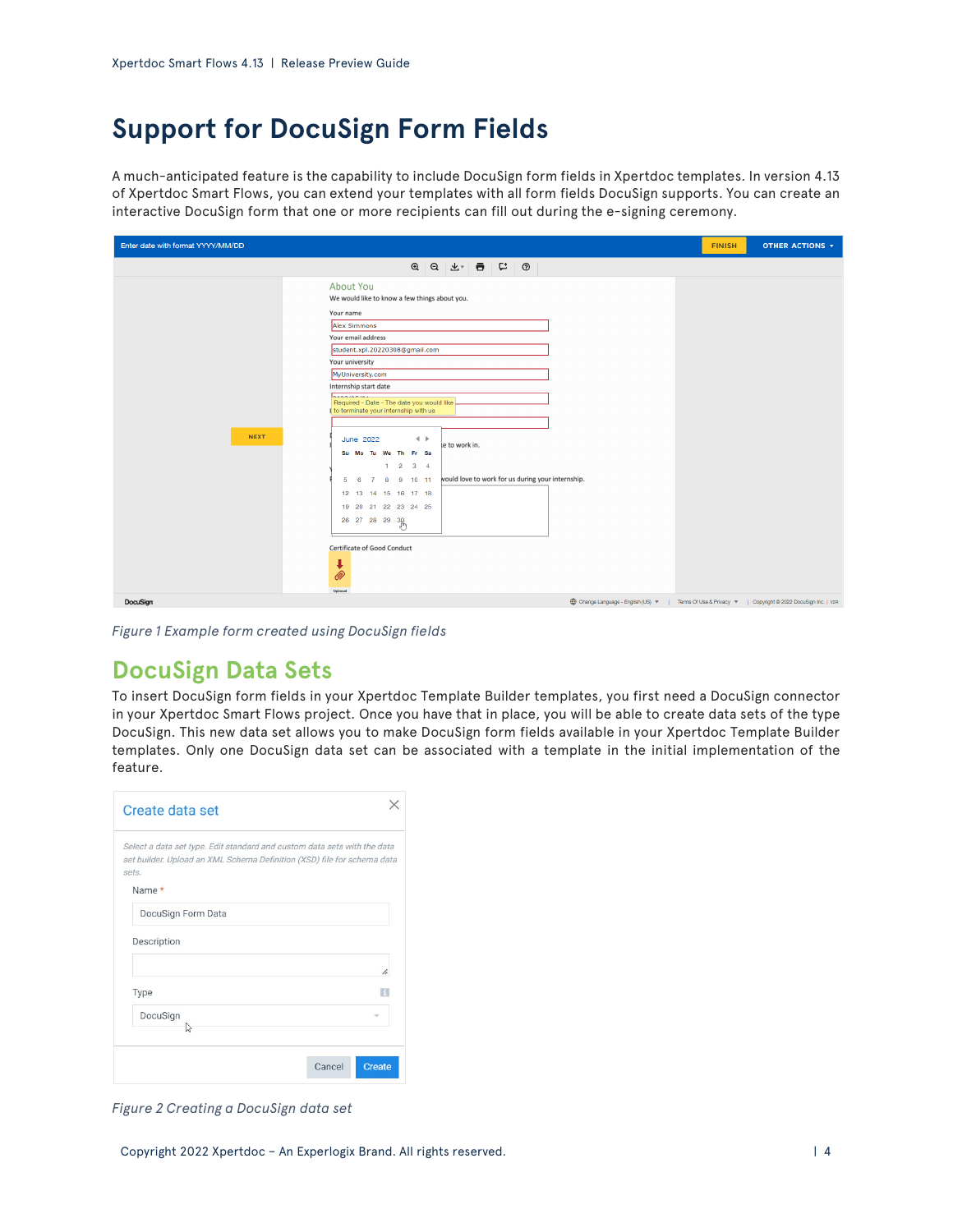### **DocuSign Field Types**

The experience of building a DocuSign data set is similar to creating custom data sets. You can create a variety of field types which give you more flexibility and freedom in gathering important and precise information about recipients.

| <b>Approve</b>              | Inserts a button in the form to explicitly approve a section of the document. When clicked,<br>the system places a checkmark on the button. You can control the label of the Approve<br>button via the Data set builder.                                                        |
|-----------------------------|---------------------------------------------------------------------------------------------------------------------------------------------------------------------------------------------------------------------------------------------------------------------------------|
| <b>Attachment</b>           | Allows recipients to upload attachments. The system includes attachments in the DocuSign<br>envelope and supports a wide variety of file formats. Uploaded documents can also be<br>retrieved separately by a Fetch document block in an advanced flow.                         |
| <b>Checkbox</b>             | Inserts a checkbox in the template that can be checked or unchecked by the associated<br>recipient(s). Checkboxes can be associated with a checkbox group, allowing you to validate<br>whether recipient(s) checks one or more checkboxes.                                      |
| <b>Date Signed</b>          | Adds a field that automatically populates the date and time the associated recipient signs the<br>envelope.                                                                                                                                                                     |
| <b>Decline</b>              | Like the Approve field, the Decline field adds a button to the document in the envelope.<br>When clicked, the system places a checkmark in the button and voids the DocuSign for the<br>associated recipient. You can control the label on the button via the Data set builder. |
| <b>Drawing</b>              | Inserts a drawing canvas into the document in the envelope, so the associated recipient can<br>draw something.                                                                                                                                                                  |
| <b>Dropdown</b>             | Adds a customizable list of items from which the associated recipient can only select one<br>option. Designers can edit Dropdown fields via the Data set builder.                                                                                                               |
| <b>Initial</b>              | Allows the associated recipient to place their initials in the placeholder.                                                                                                                                                                                                     |
| <b>Note</b>                 | Inserts a textual note into the document. A note is a static text field that the associated<br>recipient(s) can expand or collapse.                                                                                                                                             |
| <b>Radio</b>                | This field type allows you to insert a radio button. Radios can be associated with a radio<br>group, allowing you to validate that no more than one radio button in the group has been<br>checked.                                                                              |
| <b>Recipient</b><br>company | Inserts a placeholder for the company name of the associated recipient.                                                                                                                                                                                                         |
| <b>Recipient</b><br>email   | Inserts a placeholder for the email of the associated recipient.                                                                                                                                                                                                                |
| <b>Recipient</b><br>name    | Inserts a placeholder for the name of the associated recipient. You can mark a name field as<br>first name, last name and full name.                                                                                                                                            |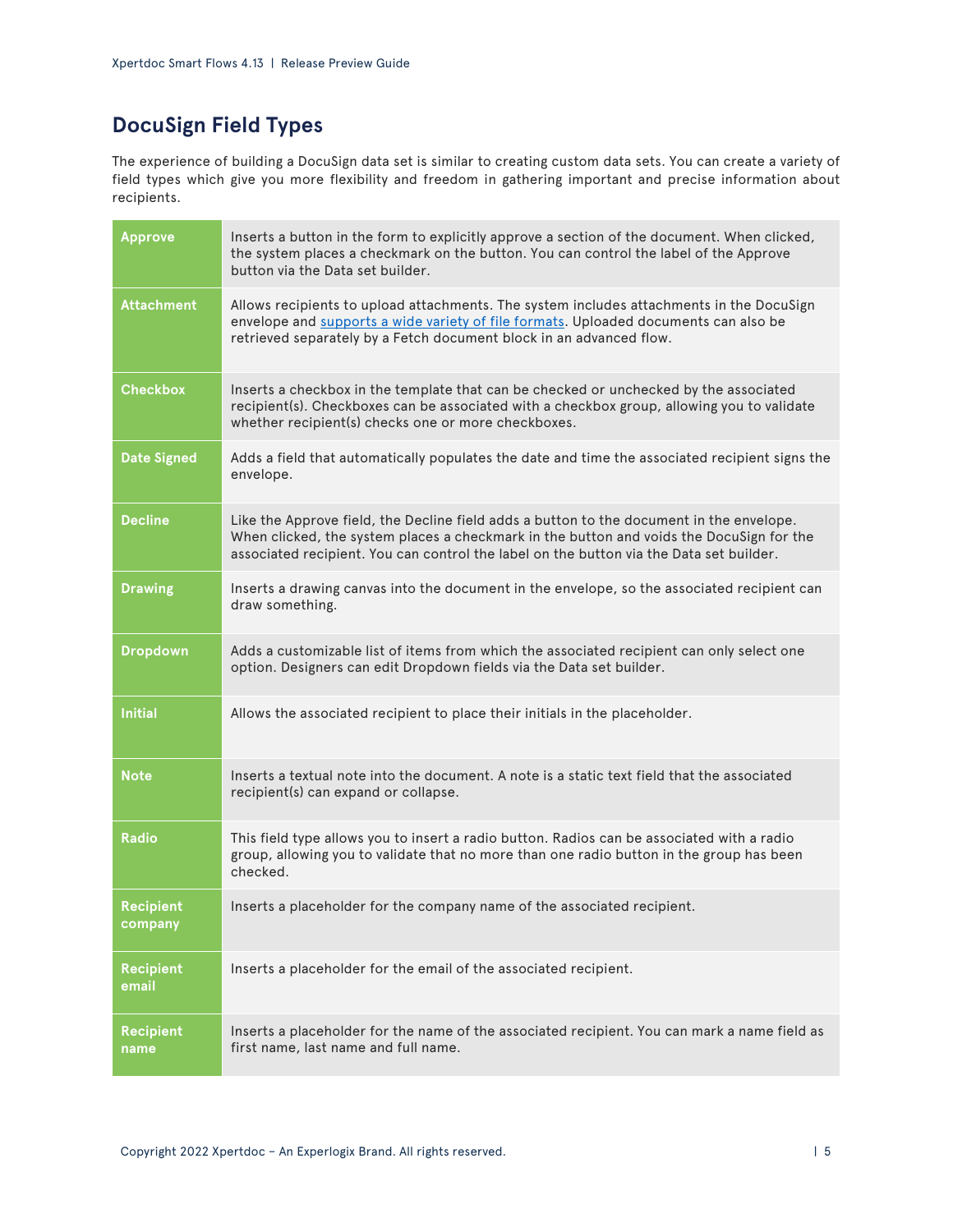| <b>Signature</b> | Inserts a placeholder for the signature of the associated recipient.                                                                                                                                                                                                |
|------------------|---------------------------------------------------------------------------------------------------------------------------------------------------------------------------------------------------------------------------------------------------------------------|
| <b>Text</b>      | This field inserts a text input control. There are several pre-set validation patterns for text<br>controls: date, email, letters, numbers, social security number, ZIP, ZIP 5-4. You can also<br>create a custom validation pattern based on a regular expression. |
| <b>Title</b>     | Inserts a placeholder for the title of the associated recipient.                                                                                                                                                                                                    |

Showing or hiding fields based on the value of another field, is something we do not support at this time. Please follow our [release overviews](https://kb.xpertdoc.com/display/SFGI/Release+Overviews) on the Xpertdoc knowledge base for updates on this and more improvements.

### <span id="page-5-0"></span>**Recipients in Xpertdoc Template Builder**

The 4.13 version of Xpertdoc Template Builder comes with a new DocuSign ribbon group. It is loaded if your associated Xpertdoc Smart Flows project runs a 4.13 version of the server component and is licensed to connect with DocuSign. The DocuSign ribbon group has two controls, one to insert form fields into your templates and one to manage recipients.



*Figure 3 Xpertdoc Template Builder- DocuSign ribbon group*

Managing recipients on the template level saves you the hassle of including the recipient's name, e-mail, and language on every DocuSign placeholder in your template. Instead, you define recipients once in your template. Then you can associate a recipient with each of the mappings with a simple lookup. You can mark one of the recipients as default. Designers can also assign the recipients' signing order and access codes at the template level.



*Figure 4 Assigning a Recipient profile*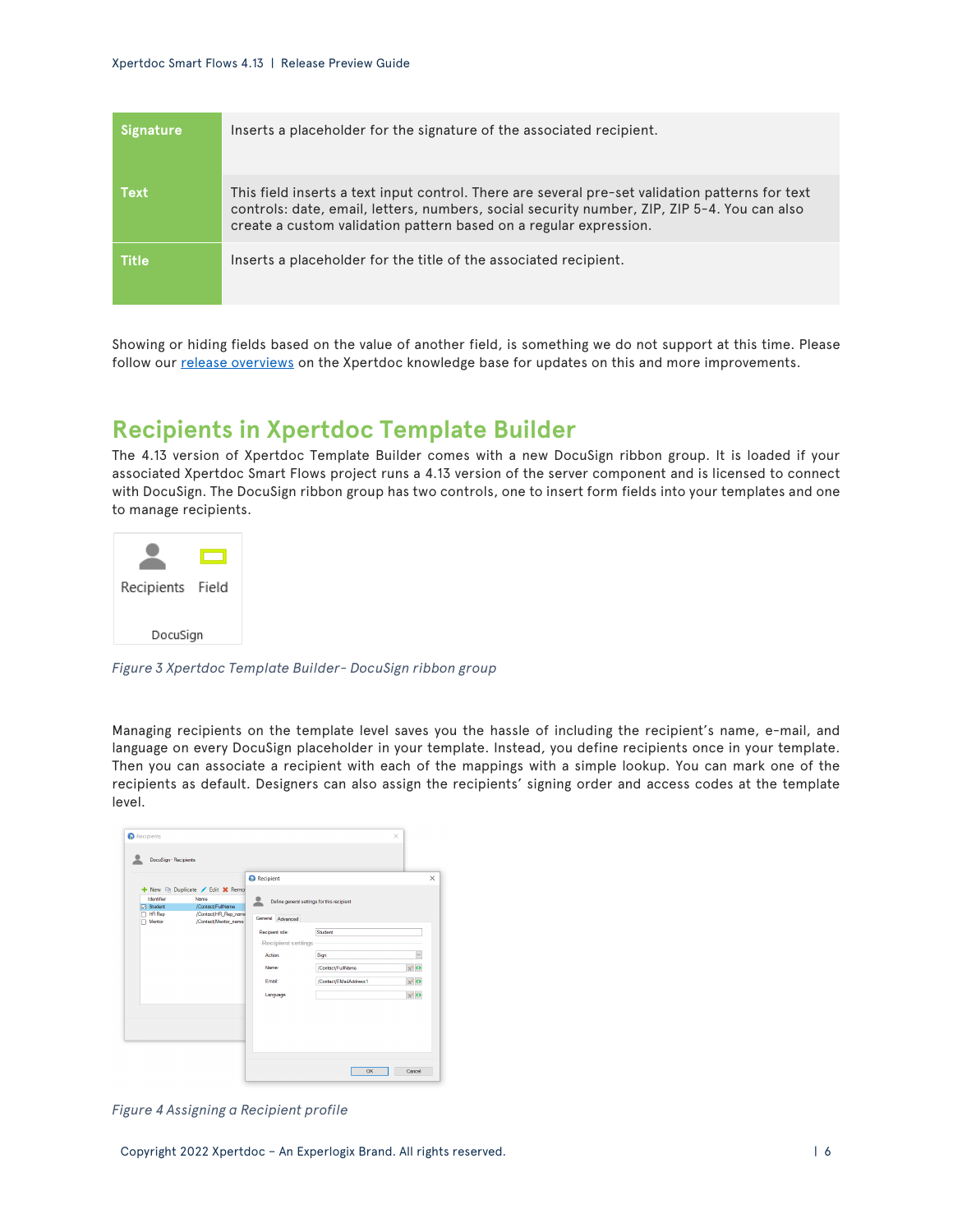### <span id="page-6-0"></span>**DocuSign Form Field Mappings**

The Field control in the DocuSign ribbon group in Xpertdoc Template Builder 4.13 brings up the new mapping dialog for DocuSign form field insertions. The system renders mappings as form fields in the DocuSign envelope when mapping via the Fields button.

| DocuSign form field   |                                                            |           | ×                      |
|-----------------------|------------------------------------------------------------|-----------|------------------------|
| mп                    | Define general settings of the DocuSign form field mapping |           |                        |
| General<br>Formatting |                                                            |           |                        |
| Label:                | start_time (default)                                       |           | col                    |
| Field:                | /internship_application/start_time                         |           | $\bullet$              |
| Recipient:            | <default recipient=""> (Student)</default>                 |           | $\sim$ $\mid$ $\ldots$ |
| Initial value:        |                                                            |           | $x^2$                  |
| <b>Tooltip</b>        | The date you would like to start your internship with us   |           | $x^2$                  |
|                       |                                                            |           |                        |
|                       |                                                            |           |                        |
|                       |                                                            |           |                        |
|                       |                                                            |           |                        |
|                       |                                                            | <b>OK</b> | Cancel                 |
|                       |                                                            |           |                        |

#### *Figure 5 Mapping via the Fields button*

A DocuSign form field mapping must be associated with a field from a DocuSign data set and must be assigned to a recipient. Optionally you can define the initial value of the field and a tooltip. All of those parameters can be either statistic values or field references. For example, you can present contacts with addresses or other information about them in your systems of record and ask them to validate, update and confirm this data.

In the formatting tab of the form field dialog, you can set the dimensions and the alignment of the placeholder. Please remember that DocuSign renders interactive elements in a layer on top of the generated document. That means that the document content will not reflow around the DocuSign elements, so you'll have to consider that while designing.

DocuSign form fields can be part of a conditional block in a template. However, the condition cannot use variables from a DocuSign data set used for form field mapping in the active template. Smart Flows cannot use DocuSign form fields in loops in the current iteration.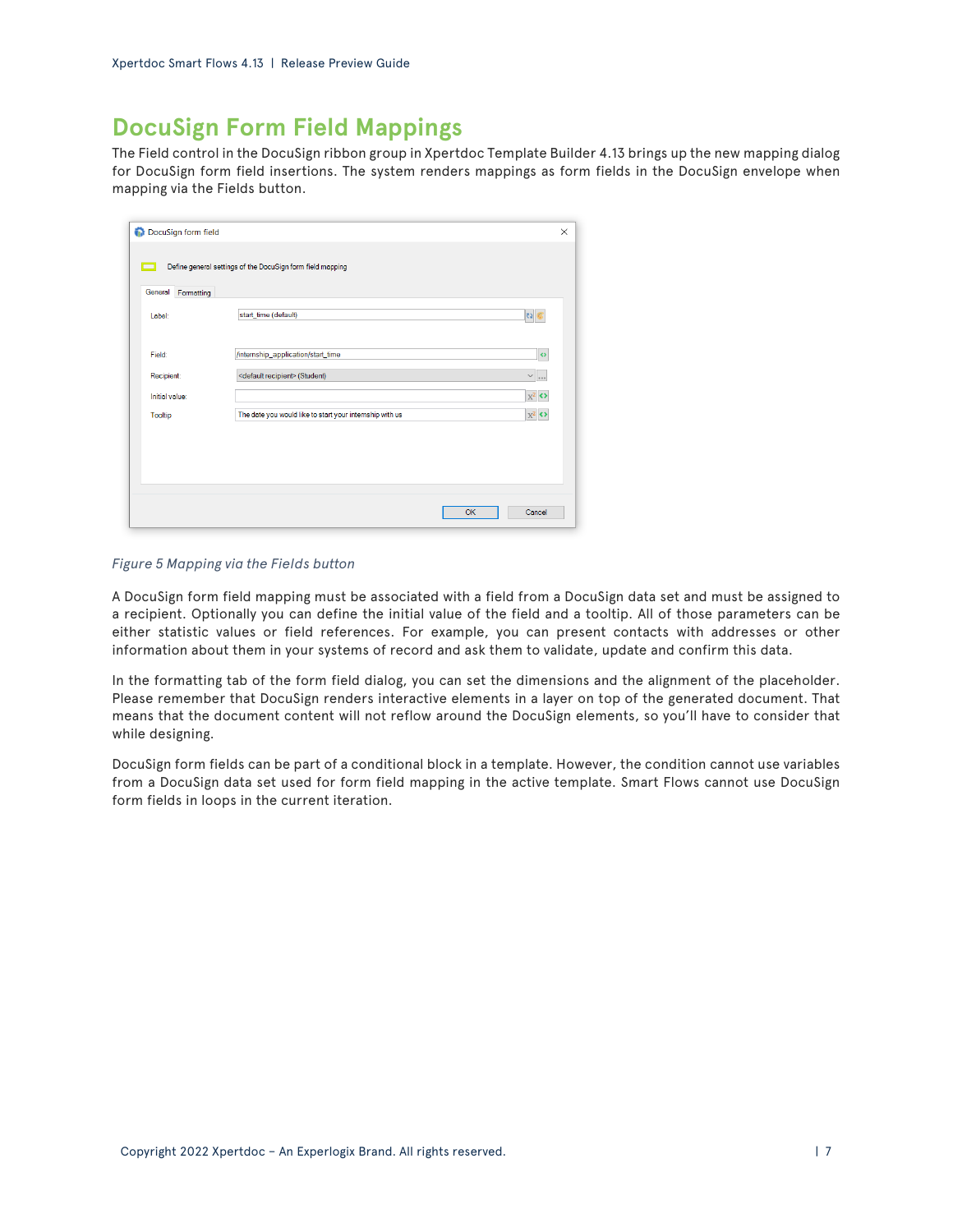### <span id="page-7-0"></span>**Retrieval of Submitted Values in a Flow**

We have extended the Send to DocuSign flow block with an option to retrieve the data submitted by the recipient(s). After the signing ceremony, the submitted values are available as a data set output of the Send to DocuSign flow block. Subsequent flow blocks can then use these values as an input.

In a Microsoft Dynamics CE context, a use case for the data retrieval could be that after a flow completes a DocuSign envelope, it triggers a Power Automate flow. The Power Automate flow passes the submitted values back to Microsoft Dynamics 365 CE. It creates or updates one or more records with the information provided by the envelope's recipient(s). In general, any subsequent flow step can process these provided values, for instance, to generate a new document or send an email that reports provided values. A Fetch flow block could retrieve a recipient's attachment from the DocuSign envelope and store it in Xpertdoc Content Manager, Microsoft SharePoint, on a file server or any other storage location

| Form data retrieval<br>Data set |  |
|---------------------------------|--|
| internship application          |  |
|                                 |  |

*Figure 6 Example Fetch flow block*

### <span id="page-7-1"></span>**Backward Compatibility**

To ensure your existing templates with DocuSign signature placeholders continue to work, Xpertdoc Template Builder still supports the classic e-signature process. Using the classic process, designers add signature placeholders that can be created from any field mapping if there is no DocuSign data set associated with the template. You can also still use this mechanism when building new templates. Still, we recommend using DocuSign data sets to use predefined recipients and get access to the broad range of supported form fields.

## <span id="page-7-2"></span>**Multiple Log-in Connectors**

One of the main advantages of Xpertdoc Smart Flows is its tight integration with your record systems, like Microsoft Dynamics 365 for Customer Engagement, Salesforce.com, or Sugar. Admins can sync users of those host systems into the Xpertdoc Smart Flows user table if they have an Xpertdoc Smart Flows role in the host system. After that, they can log into the flow execution panel and the project console with their host system credentials.

As from version 4.13, an Xpertdoc Smart Flows project can sync users from more than one host system. Although few companies in the Xpertdoc ecosystem have more than one CRM system, we expect this feature will gain importance as new integrations with other record systems will be shipped soon.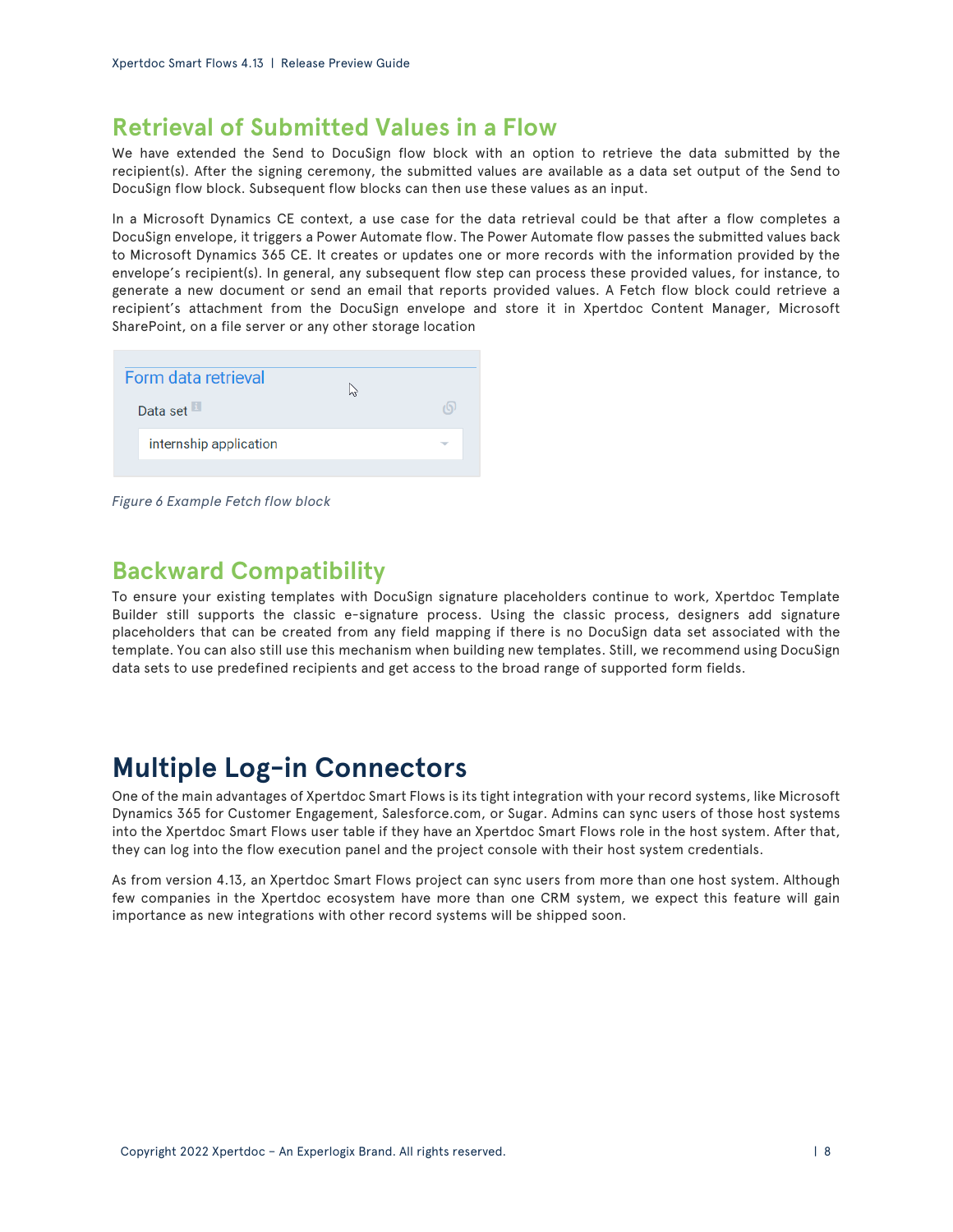# <span id="page-8-0"></span>**Microsoft AppSource Listing**

As from version 4.13 Xpertdoc Smart Flows plugin app for Microsoft Dynamics 365 CE is available for download via Microsoft AppSource, Microsoft's online store for business apps. The Xpertdoc Smart Flows AppSource package lets you load the plugin application directly into your Microsoft Dynamics 365 for Customer Engagement instance. You will need an Xpertdoc Smart Flows project with a full or trial subscription to use it.

Before being posted on the AppSource, third-party apps are scanned thoroughly for defects, vulnerabilities, and imperfections. Xpertdoc Smart Flows 4.13 has passed that scan with no significant issue reported.

# <span id="page-8-1"></span>**Minor Improvements**

### <span id="page-8-2"></span>**Mitigation of Log4j Vulnerability**

Following changes introduced in 4.12.x patch releases, Xpertdoc Smart Flows 4.13 is not vulnerable to any potential issues with the log4j logging library. In the first half of December 2021, Chen Zhoajun identified the vulnerability of the popular log4j (version 2) library. Log4j is a component that many Java applications use for logging functionality. Bad actors could exploit the vulnerability for Remote Code Execution (RCE). Needless to say, a severe risk like this on a prevalent library caused quite a shockwave in the Java world.

Xpertdoc Smart Flows does not use log4j 2 directly but uses another component called Spring Boot that has a dependency on log4j 2. The current version of log4j used in Smart Flows' Spring Boot component is 2.17. This version no longer contains the vulnerability.

Older versions of Xpertdoc Smart Flows may contain a version of the log4j 2 library that has the vulnerability. However, Smart Flows does not use Log4j2 as the default logging system in Spring Boot. According to our [information,](https://spring.io/blog/2021/12/10/log4j2-vulnerability-and-spring-boot) that prevents the vulnerability to be exploited for RCE. Our hosted environments run on Java 11, which seems to be less impacted than earlier Java versions. Our recommended software prerequisites also advise using Java versions that are in the safe zone for on-premises deployments of the Xpertdoc Smart Flows software.

Based on our information, there has never been any risk that Xpertdoc Smart Flows environments could fall victim to the exploitation of any log4j 2 related vulnerability. Nevertheless, we recommend updating to a version of Xpertdoc Smart Flows 4.12.4 or higher.

All other Xpertdoc products are not using log4j version 2.